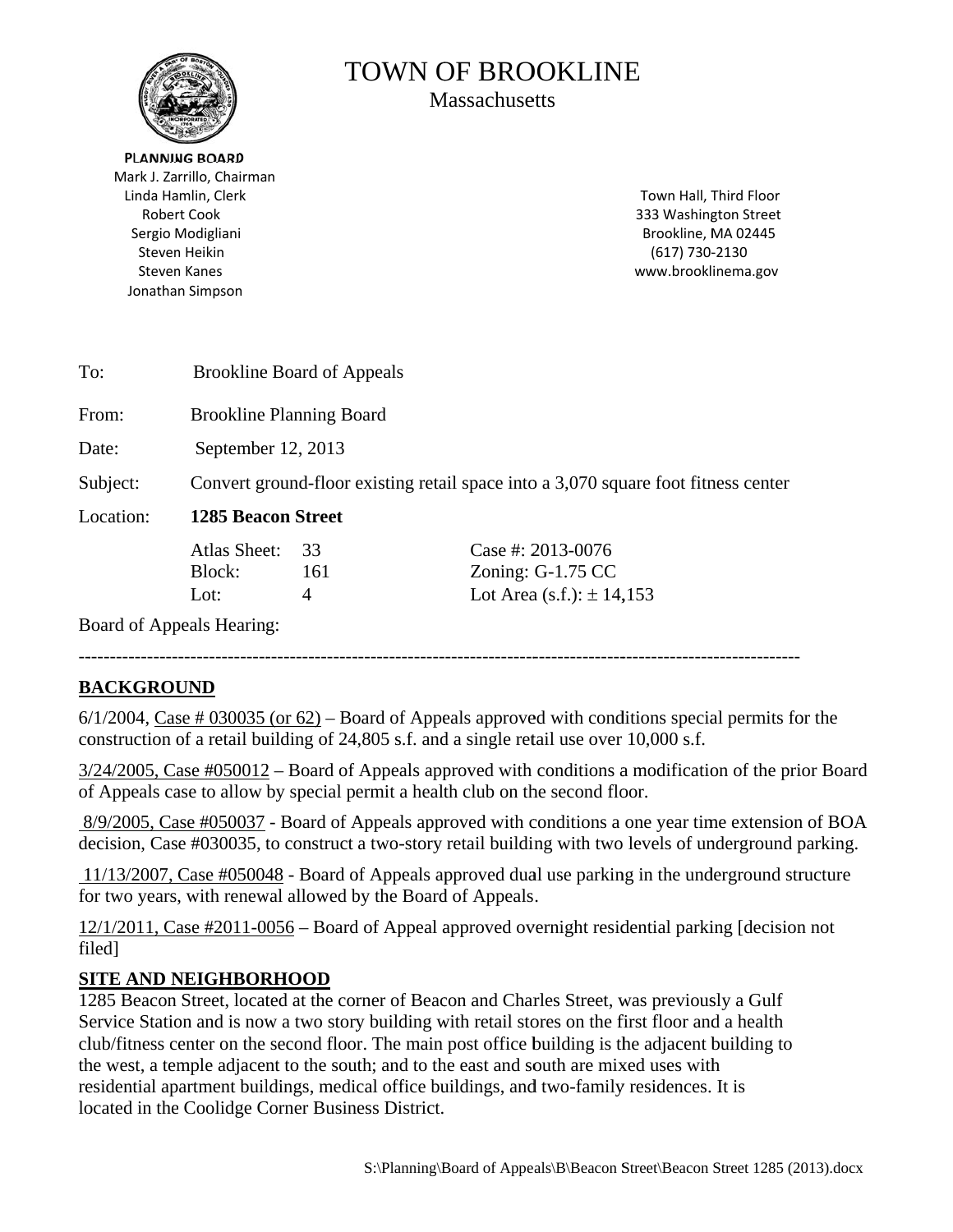# **APPLICANT'S PROPOSAL**

The applicants, 1285 Beacon Investors LLC and Gebsco Beacon LLC, are the owners of the property and propose changing the use of one of the two retail spaces on the ground floor from retail use to a 3,070 sf fitness center, which requires a Special Permit. The applicants wish to lease the space (formerly occupied by The Meat House) to Bodyscapes Fitness IV, which will offer personal training services, fitness classes, and a program known as CrossFit. Bodyscapes Fitness II, LLC, a different entity, currently leases and operates a fitness center on the second floor at 1285 Beacon Street. (The other ground-floor retail space is currently occupied by Staples.)

#### **FINDINGS**

#### **Section 4.07: Table of Use Regulations, Use #18**

A special permit is required for a private, for-profit fitness club above 2500 sf in a General Business District.

# **Modification of BOA Case #030035, January 22, 2004 and BOA Case #050012, February 17, 2005, as necessary.**

Prior Special Permit #030035(62) was issued based on the proposed space being a retail use; therefore, the proposed change in the use of the space requires an amendment to that permit. Prior Special Permit #050012 was issued to allow fitness use on the second floor. If the same entity will operate both the existing second-floor fitness center and the proposed first-floor fitness center, then Special Permit #050012 should be amended.

# **PLANNING BOARD COMMENTS**

The Board supports the issuance of a special permit for fitness use for the 3,070 sf retail space on the first floor. Because the hours of peak use will be early morning and evenings after 5 pm, the business will contribute to increased user activity in the Coolidge Corner commercial district.

The Board recommends that Special Permit #030035(62) be amended to allow for fitness use in addition to retail use.

Counsel for the applicant, Scott Gladstone, represented that the first floor retail space is being leased to a different entity from the one that currently operates the health club/fitness center on the second floor (the second floor tenant is Bodyscapes Fitness II, LLC and the first floor space will be leased by and operated by Bodyscapes Fitness IV, LLC), which would suggest the better course would be to issue a new Special Permit addressing just the first floor retail space.

Therefore, instead of amending Special Permit #050012, the Board recommends that a new Special Permit be issued.

# **Therefore, the Planning Board approves the plans by Aaron J. Weinert AIA, dated 8/8/2013, subject to the following conditions:**

1. Prior to the issuance of a building permit, the applicant shall submit to the Building Commissioner for review and approval for conformance to the Board of Appeals decision: 1) final floor plans stamped and signed by a registered architect; 2) evidence that the Board of Appeals decision has been recorded at the Registry of Deeds.

*mm*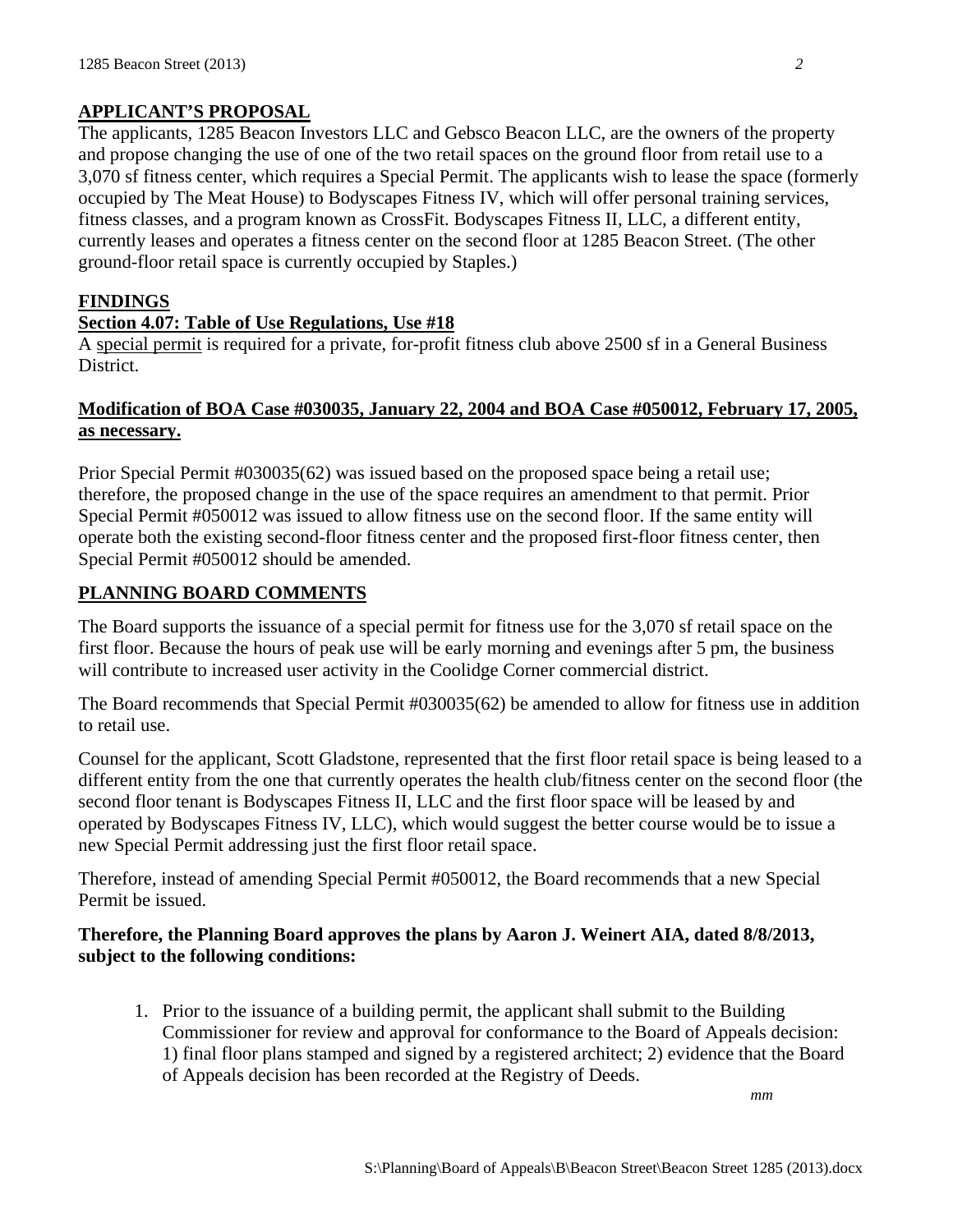

G oogle Maps (2 011)